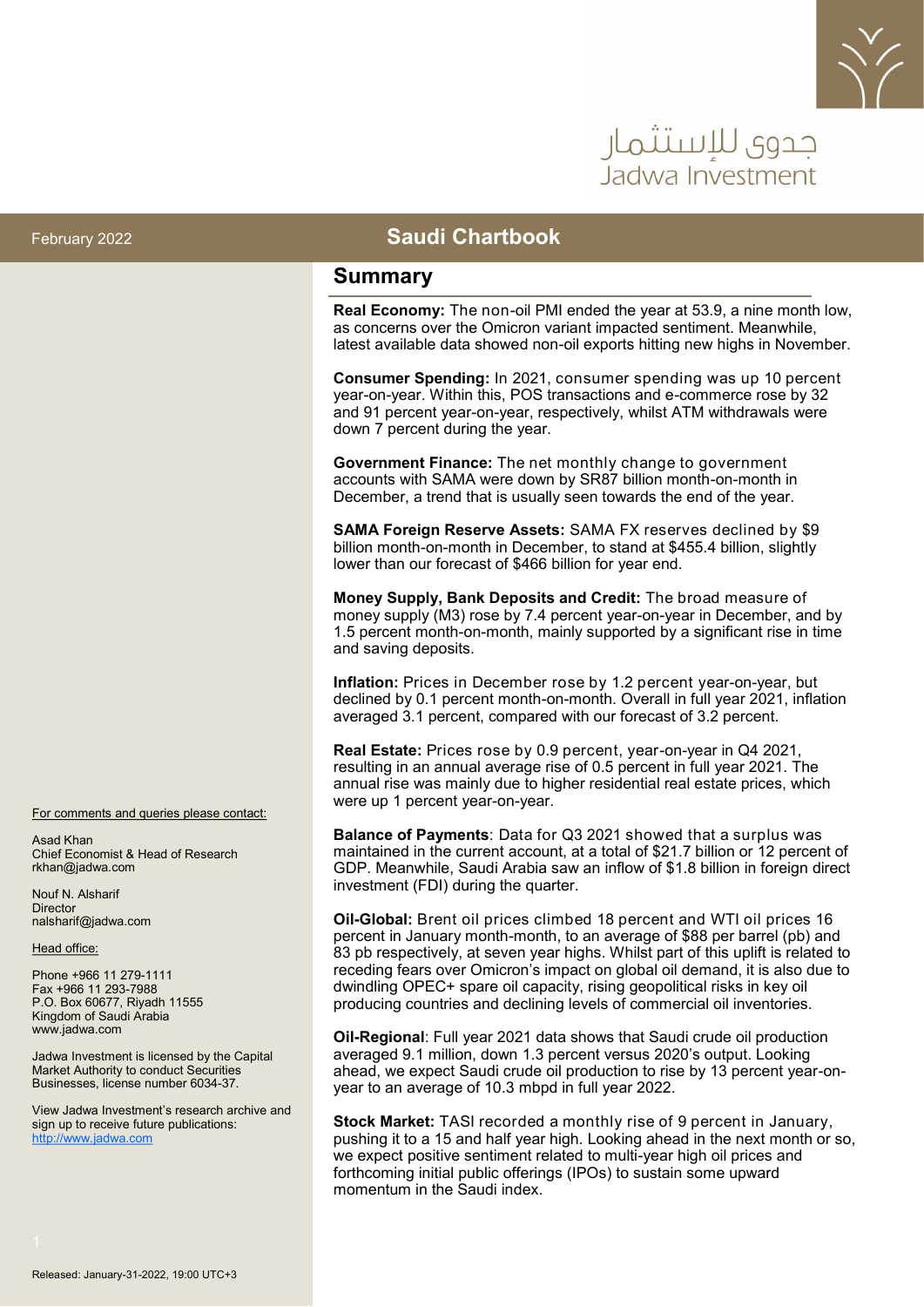

#### **Real Economy**

The non-oil PMI ended the year at 53.9, a nine month low, as concerns over the Omicron variant impacted sentiment. Moreover, cement sales and production continued to trend downwards by 6.3 and 4.7 percent year-on-year, respectively, in December, although both segments rose on a monthly basis. Meanwhile, latest available data showed non-oil exports hitting new highs in November.



*The non-oil PMI ended the year at 53.9, its lowest reading since March 2021, as concerns over the Omicron variant affected sentiment.* 

*In 2021, cement sales saw only a marginal rise by 1.2 percent year-on-year, whilst cement production remained unchanged.* 

*Meanwhile, latest available data showed non-oil exports reaching a new record in November at \$6.9 billion, with a yearly rise of 26 percent, and a monthly rise of 9 percent.*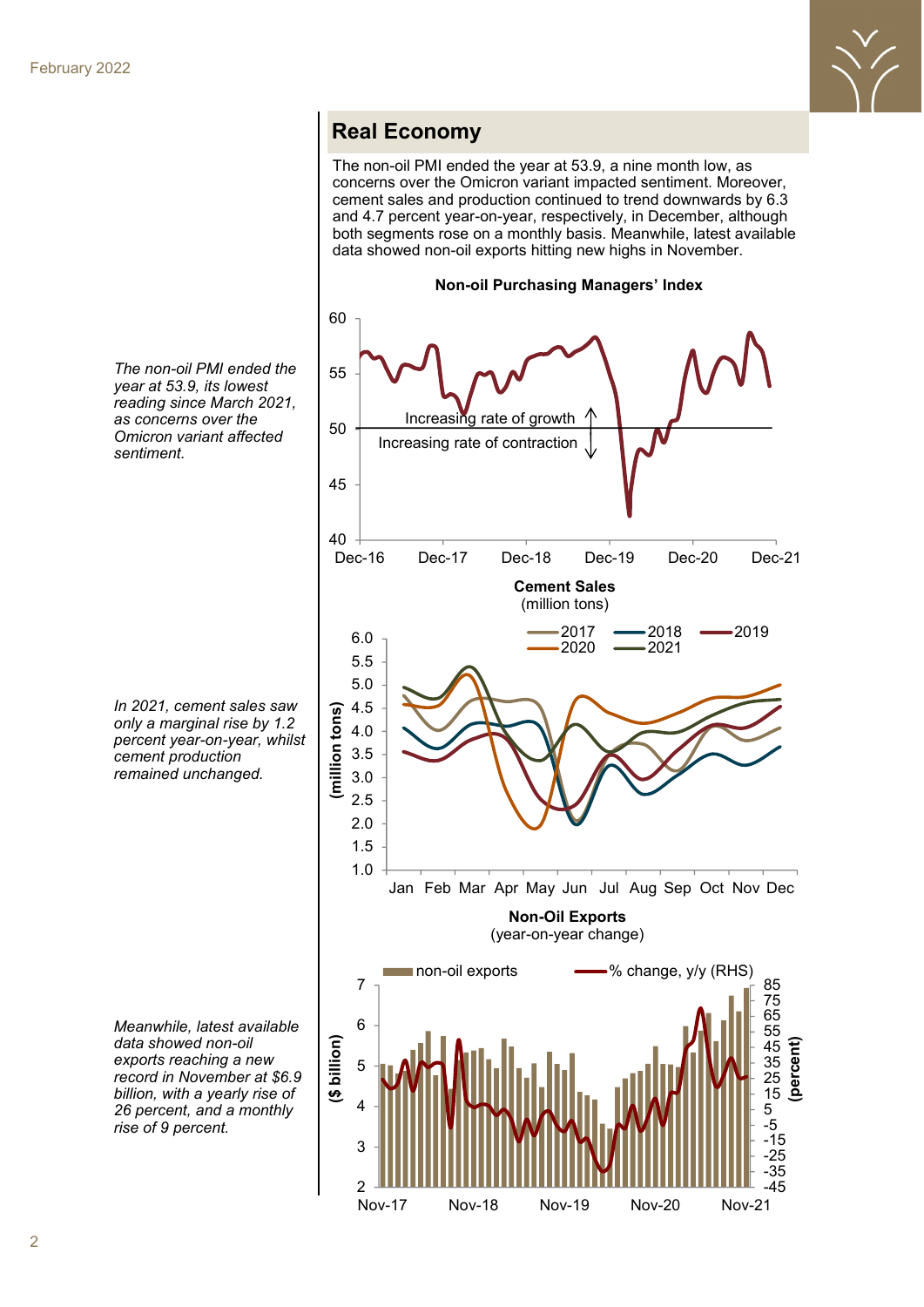

## **Consumer Spending**

In December, POS transactions rose by 18 percent but ATM withdrawals declined 11 percent, year-on-year. In 2021 as a whole, consumer spending was up 10 percent year-on-year. Within this, POS transactions and e-commerce rose by 32 and 91 percent yearon-year, respectively, whilst ATM withdrawals declined 7 percent compared to full year 2020.

#### **Indicators of Consumer Spending** (year-on-year change)



*In December, POS transactions rose by 18 percent but ATM withdrawals declined 11 percent, year-on-year.*

*In 2021 as a whole, consumer spending was up 10 percent year-on-year. Within this, POS transactions and ecommerce rose by 32 and 91 percent year-on-year, respectively, whilst ATM withdrawals declined 7 percent compared to full year 2020.* 

*Looking at POS transactions by sector in 2021, 'telecom', 'other sectors', 'restaurants' and 'hotels' were the sectors with the largest rises during the year, indicating higher spending on services as pandemic related restrictions were progressively relaxed over the course of the year.*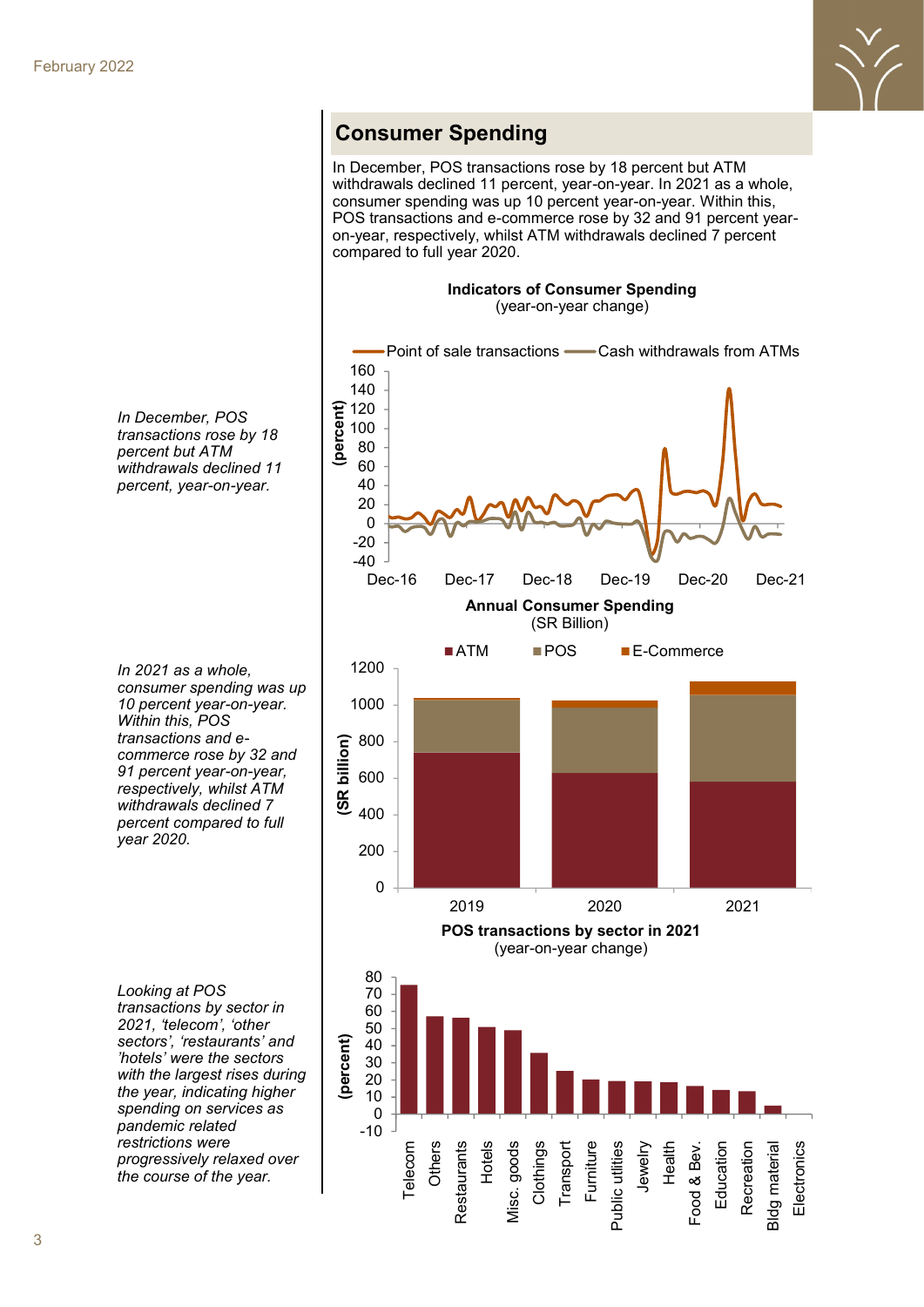

#### **Government Finance**

The net monthly change to government accounts with SAMA were down by SR87 billion month-on-month in December, a trend that is usually seen towards the end of the year. The breakdown shows the decline came from a decrease in government deposits by SR90 billion, whilst government reserves rose by SR3.7 billion during the month.

**Net Change to Government Accounts with SAMA**



Dec-17 Dec-18 Dec-19 Dec-20 Dec-21

*The net monthly change to government accounts with SAMA were down by SR87 billion month-on-month in December, a trend that is usually seen towards the end of the year.* 

*The breakdown shows the decline came from a decrease in government deposits by SR90 billion, whilst government reserves rose by SR3.7 billion during the month.* 

*Meanwhile, domestic banks net holdings of government bonds rose month-onmonth in December by SR6.6 billion.*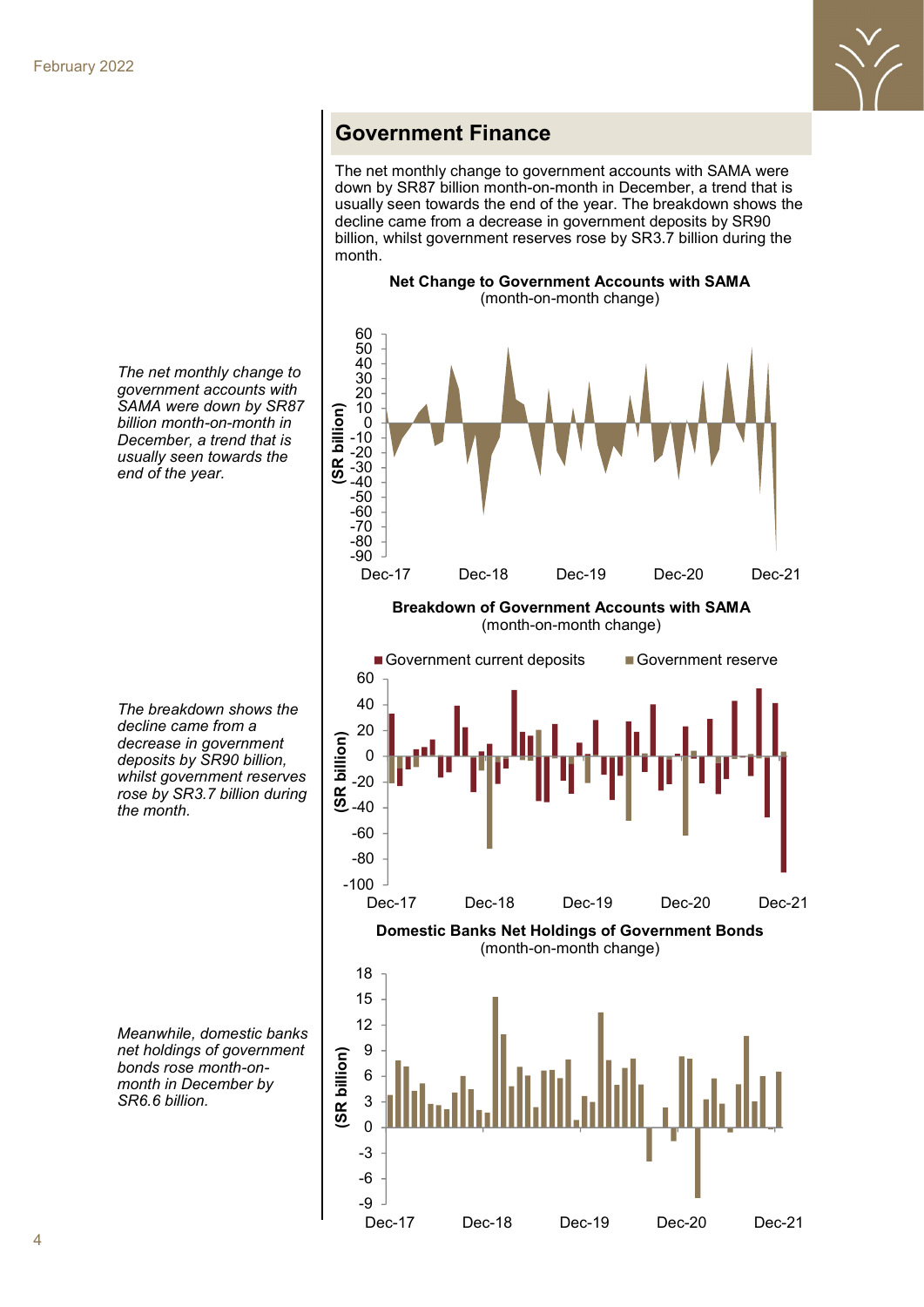

## **SAMA Foreign Reserve Assets**

SAMA FX reserves declined by \$9 billion month-on-month in December, to stand at \$455.4 billion, slightly lower than our forecast of \$466 billion for year end. A breakdown of FX reserves shows that there were declines in both SAMA's foreign securities and bank deposits by \$0.7 billion and \$8.3 billion, respectively, during the month.



Dec-17 Dec-18 Dec-19 Dec-20 Dec-21

*SAMA FX reserves declined by \$9 billion month -on-month in December…*

*...to stand at \$455.4 billion, slightly lower than our forecast of \$466 billion for year end.* 

*A breakdown of FX reserves shows that there were declines in both SAMA's foreign securities and bank deposits by \$0.7 billion and \$8.3 billion, respectively, during the month.*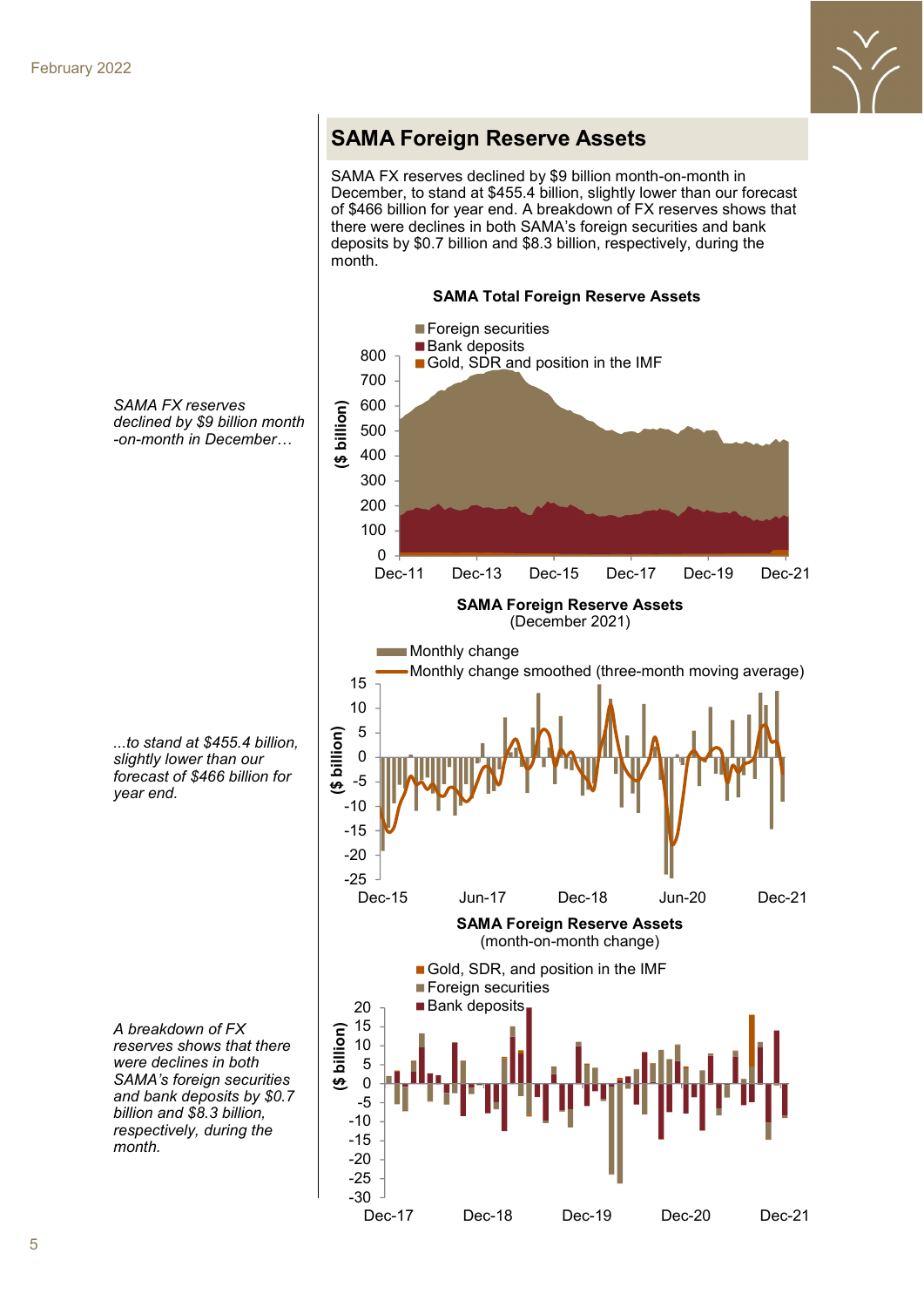

## **Money Supply, Bank Deposits and Credit**

The broad measure of money supply (M3) rose by 7.4 percent yearon-year in December, and by 1.5 percent month-on-month, mainly supported by a significant rise in time and saving deposits (21 percent of total M3) by 4.5 percent, year-on-year. Meanwhile, total bank claims rose by 14.5 percent in December, as claims on the private sector rose by 15.4 percent, year-on-year.

**Growth in Money Supply**



*M3 rose by 7.4 percent year -on-year in December. In full year 2021, M3 rose by an average of 8.3 percent, compared with 2020.* 

*M3 in December was mainly supported by a significant rise in time and saving deposits. In full year 2021, demand deposits were up by an average of 9.6 percent, compared with 2020, whilst time & saving deposits were almost unchanged.* 

*In full year 2021, total bank claims rose by an average of 14.3 percent, as claims on the private sector rose by 15.1 percent in 2021, compared with the previous year.*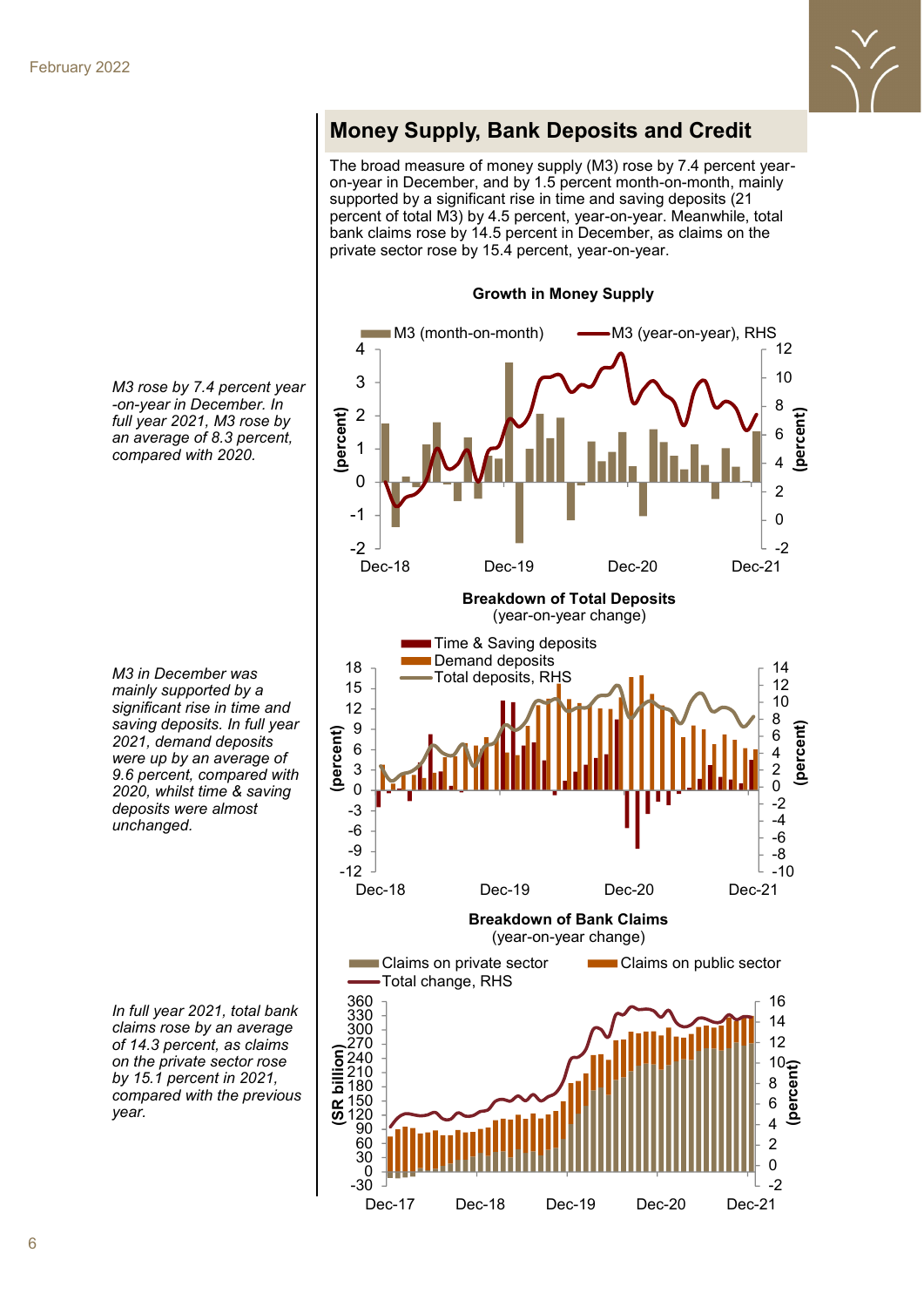

#### **Inflation**

Prices in December rose by 1.2 percent year-on-year, but declined by 0.1 percent month-on-month. 'Housing and utilities' continued to decline, as 'rentals for housing' decreased by -1.9 percent year-onyear during the month, adding deflationary pressure to prices. Overall in 2021, inflation averaged 3.1 percent, compared with our forecast of 3.2 percent.





*In 2021, prices in 'transport' saw the largest rise amongst the CPI basket groups, whilst 'education' and 'housing and utilities' were the only sectors to see a decline in annual prices.*

*Overall in 2021, inflation averaged 3.1 percent, compared with our forecast of 3.2 percent. We note domestic prices have not been heavily affected by the global trend of rising inflation rates, so far. In 2022, we expect inflation to average 1.7 percent.*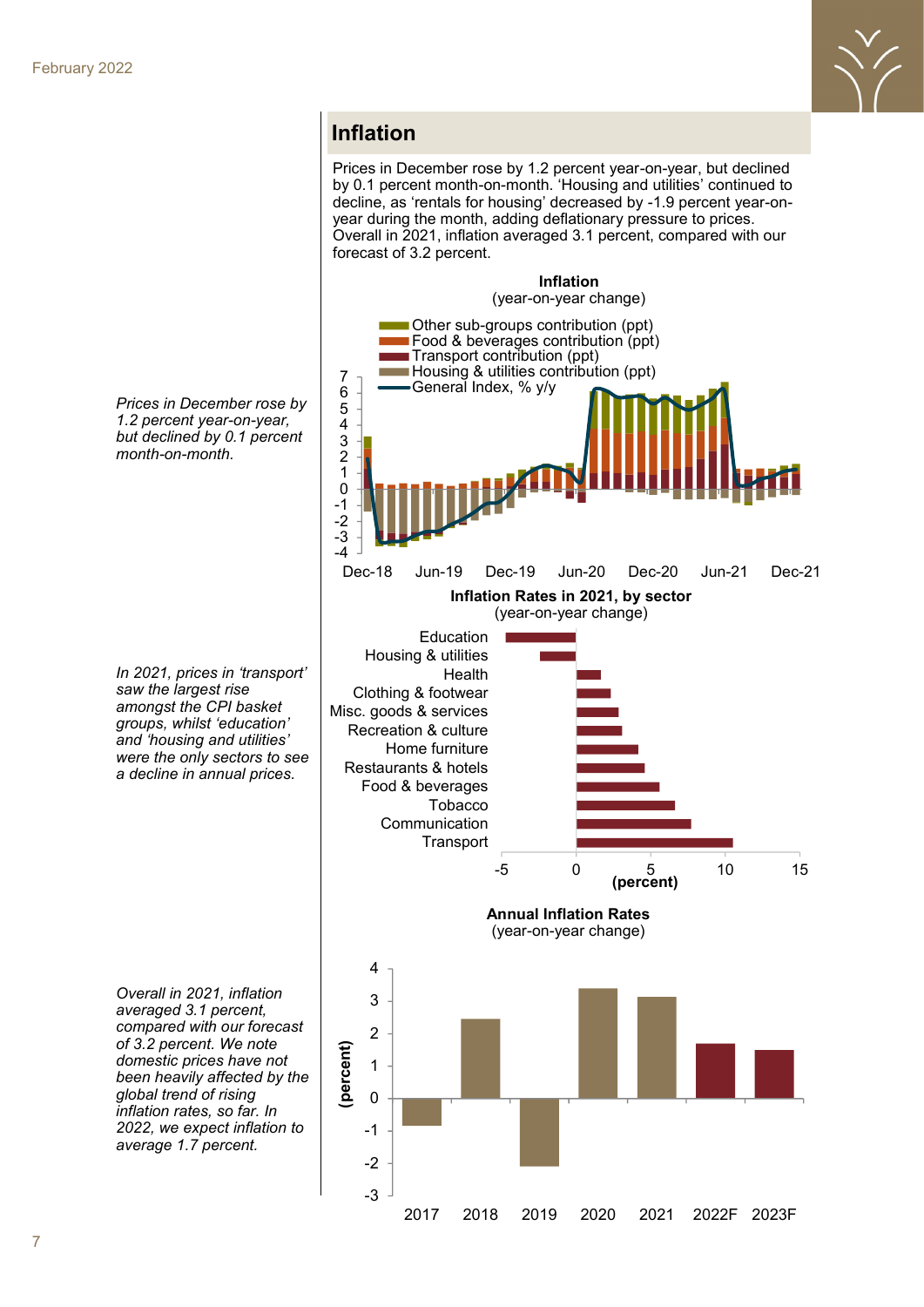

## **Real Estate**

Real estate prices rose by 0.9 percent, year-on-year in Q4 2021, resulting in an annual average rise of 0.5 percent in full year 2021. The annual rise was mainly due to higher residential real estate prices, which were up 1 percent year-on-year, whilst commercial real estate prices declined by 0.6 percent, on a yearly basis. On a regional level, residential prices in Riyadh saw the largest rise by 3 percent, year-on-year, in 2021 as a whole.

**Real Estate Price Index by Type** 



*Residential real estate prices were up 0.7 percent in Q4 2021, quarter-onquarter, whilst commercial real estate prices declined slightly by 0.1 percent, over the same period.* 

*Real estate prices rose by 0.9 percent, year-on-year in Q4 2021, resulting in an annual average rise of 0.5 percent in full year 2021.* 

*On a regional level, prices in Riyadh saw the largest annual rise, by 3 percent year-on-year, whilst prices in Madinah declined by 0.5 percent, year-on-year.*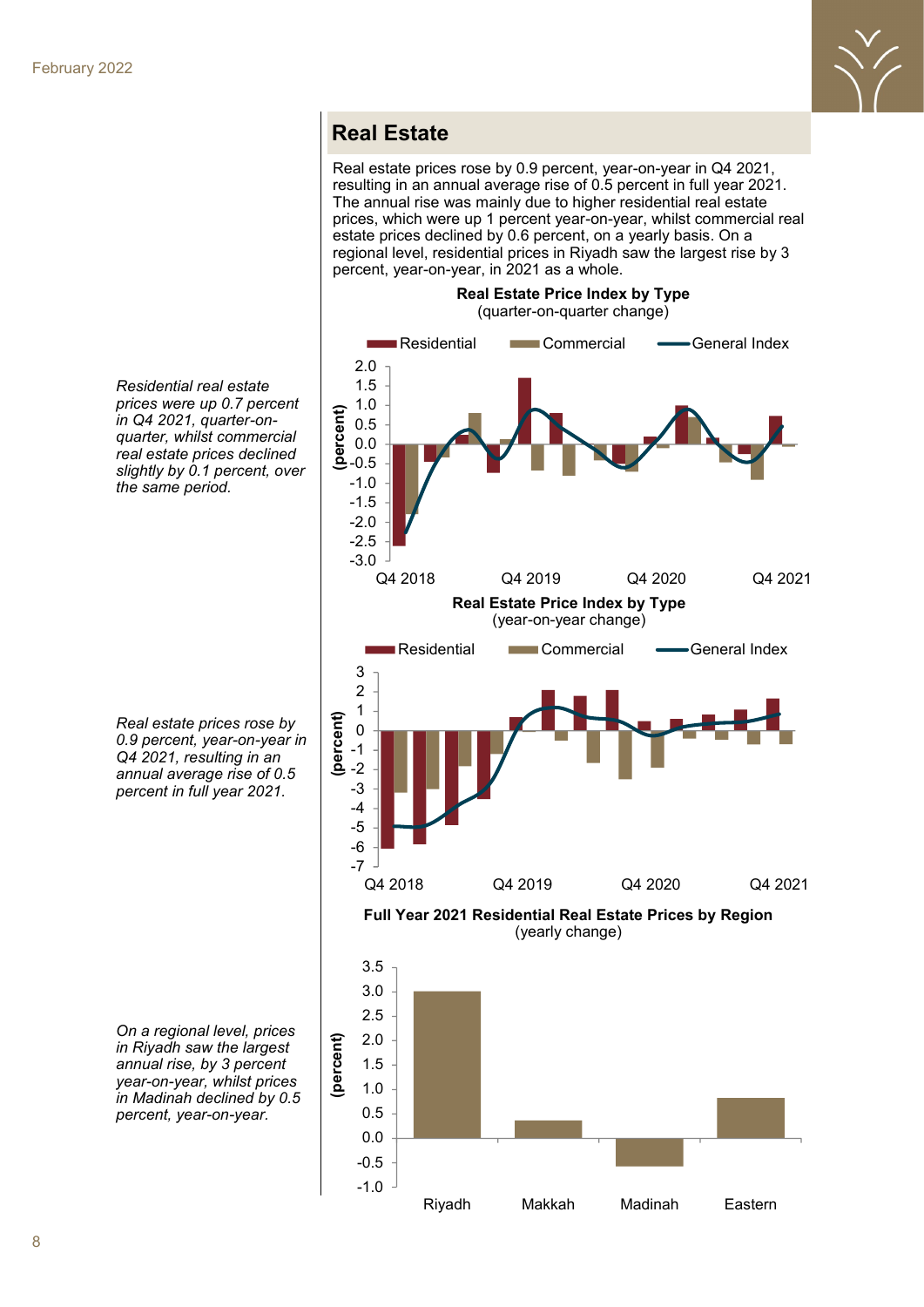

#### **Balance of Payments**

Data for Q3 2021 showed that a surplus was maintained in the current account, at a total of \$21.7 billion or 12 percent of GDP. The significant yearly improvement was brought about by a sharp rise in the trade balance during the quarter, as exports increased by 75 percent compared to the same period last year, whilst imports rose by 18 percent year-on-year. Meanwhile, Saudi Arabia saw an inflow of \$1.8 billion in foreign direct investment (FDI) during the quarter.

**Current Account Balance**





*Data for Q3 2021 showed that the current account maintained a surplus of \$21.7 billion or 12 percent of GDP.* 

*The significant yearly improvement was brought about by a sharp rise in the trade balance during the quarter, as exports increased by 75 percent compared to the same period last year, whilst imports rose by 18 percent year-on-year.* 

*Meanwhile, Saudi Arabia saw an inflow of \$1.8 billion in FDI during the quarter. Year-to-Q3 2021 FDI inflow totaled \$17.4 billion, compared to a target of \$11 billion for full year 2021 set out in the National Investment Strategy (NIS). Looking ahead, we expect another large FDI inflow related to Aramco's \$15.5 billion gas pipeline sale. Whilst the deal was announced in Q4 2021, it is likely be completed in 2022, thereby significantly contributing to the \$16 billion in FDI inflows targeted for 2022.*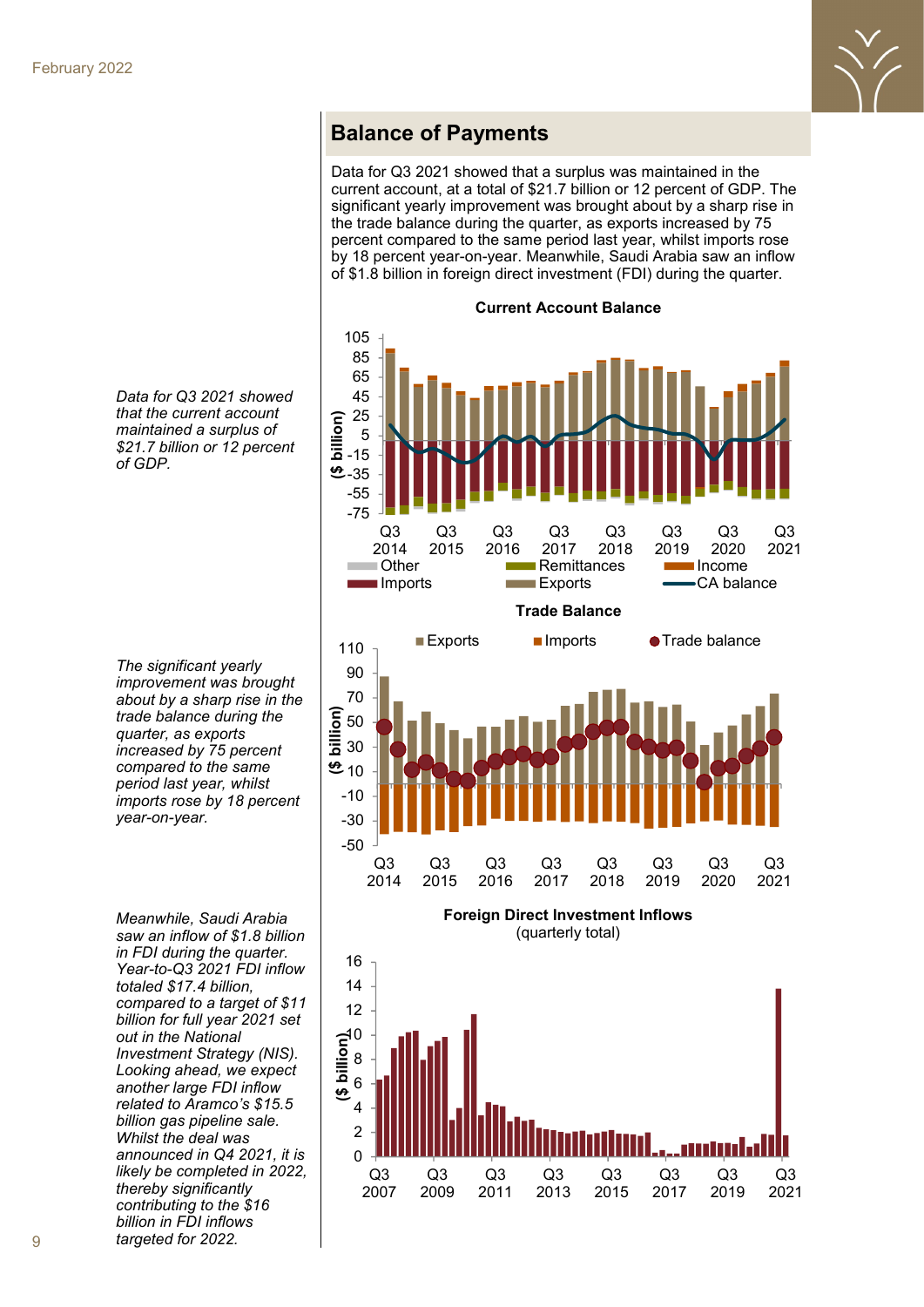

## **Oil - Global**

Brent oil prices climbed 18 percent and WTI oil prices 16 percent in January month-on-month, to an average of \$88 per barrel (pb) and 83 pb respectively, at seven year highs. Whilst part of this uplift is related to receding fears over Omicron's impact on global oil demand, it is also due to dwindling OPEC+ spare oil capacity, rising geopolitical risks in key oil producing countries and declining levels of commercial oil inventories.



*Brent oil prices climbed 18 percent and WTI oil prices 16 percent in January month-on-month, to an average of \$88 per barrel (pb) and 83 pb respectively, at seven year highs.* 

*Whilst part of this uplift is related to receding fears over Omicron's impact on global oil demand, it is also due to dwindling OPEC+ spare oil capacity, rising geopolitical risks in key oil producing countries…*

*...and declining levels of commercial oil inventories. Taking all the above into account, we have raised our full year 2022 Brent oil forecast to \$76 pb, versus \$71 pb previously (please see our recent [Oil Market](http://www.jadwa.com/en/download/oil-market-update-q4-2021-1/quarterly-oil-market-update-q42021-oil-demand-growth-improving-in-2021-1-1-1) update for more details).*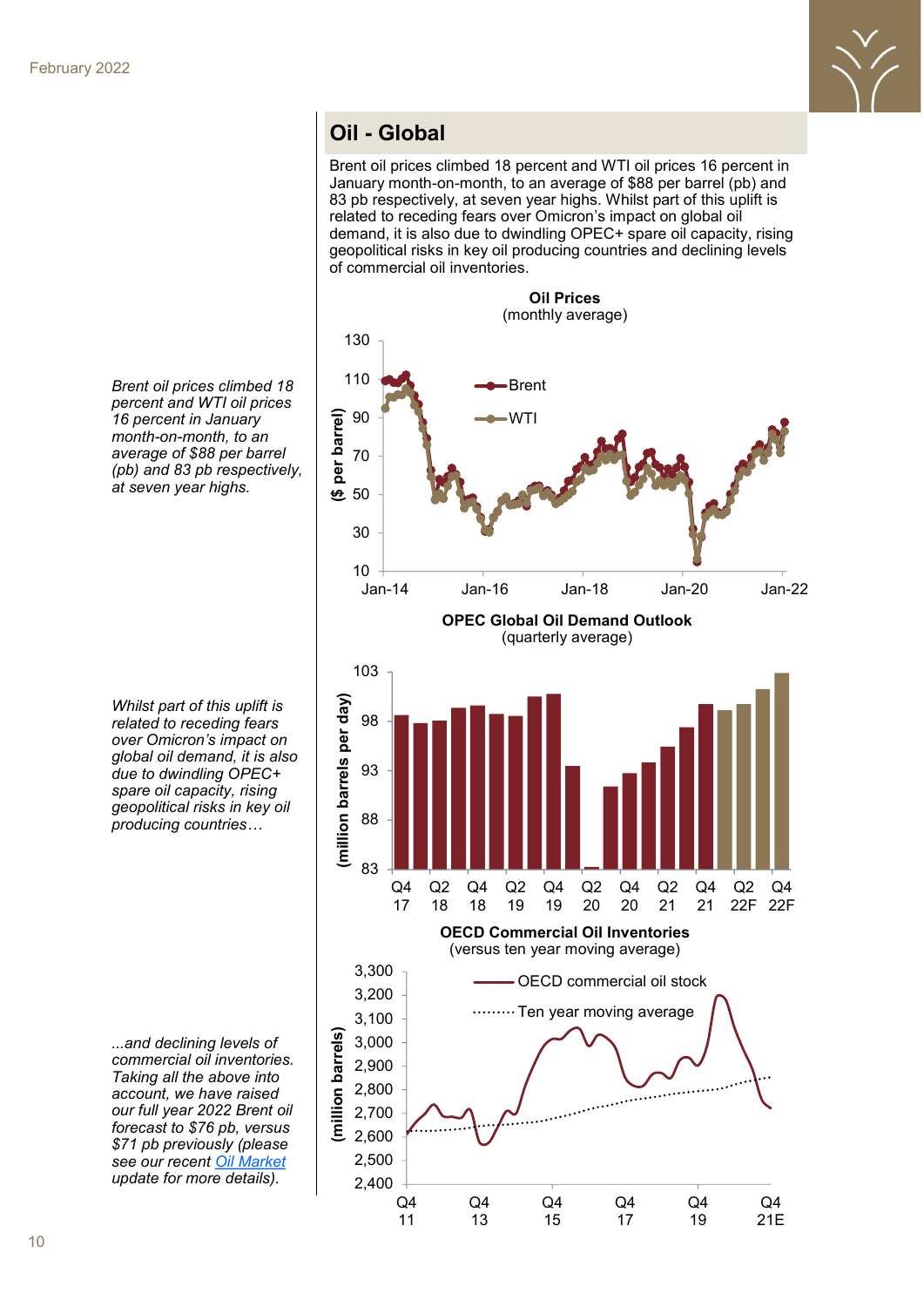

#### **Oil Oil - Regional - Regional**

Full year 2021 data shows that Saudi crude oil production averaged 9.1 million, down 1.3 percent versus 2020's output. Looking ahead, we expect Saudi crude oil production to rise by 13 percent year-onyear to an average of 10.3 mbpd in full year 2022. Separately, latest available official data for November shows that oil and refined product exports rose by 3 percent month-on-month to 8.5 mbpd.



**Saudi Crude Oil and Refined Product Exports** (monthly average)



*Full year 2021 data shows that Saudi crude oil production averaged 9.1 million, down 1.3 percent versus 2020's output. Looking ahead, we expect Saudi crude oil production to rise by 13 percent year-onyear to an average of 10.3 mbpd in full year 2022.* 

*Separately, latest available official data for November shows that oil and refined product exports rose by 3 percent month-on-month to 8.5 mbpd.*

*Meanwhile, provisional unofficial data for January show a slight rise in oil exports during January to 7.1 mbpd versus an average of 7 mbpd in December.*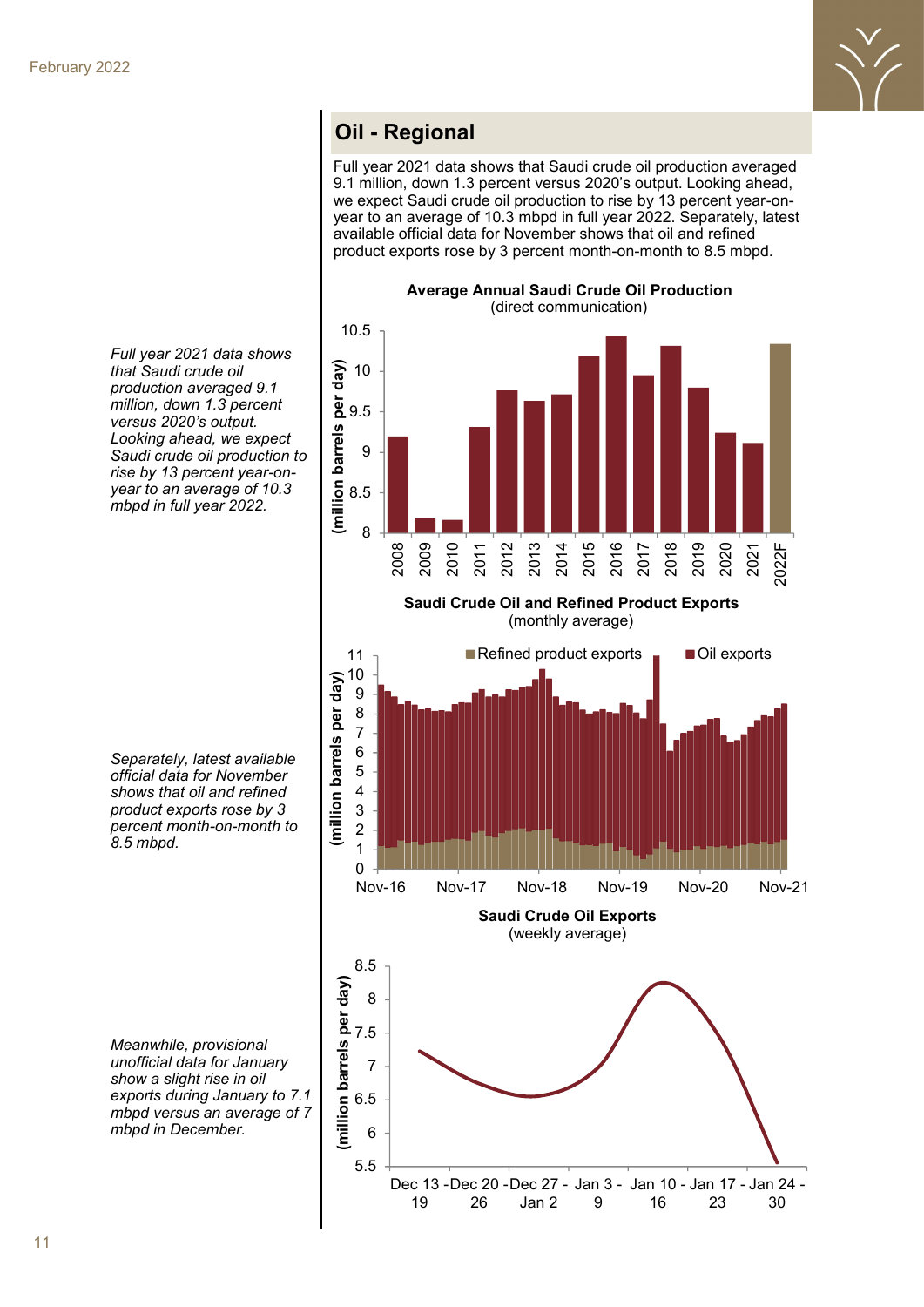

#### **Stock Market**

TASI recorded a monthly rise of 9 percent in January, pushing it to a 15 and half year high. Comparatively speaking, the strong monthly performance from TASI placed it as the best performing global and regional indices. Looking ahead in the next month or so, we expect positive sentiment related to multi-year high oil prices and forthcoming initial public offerings (IPOs) to sustain some upward momentum in the Saudi index.



*TASI recorded a monthly rise of 9 percent in January, pushing it to a 15 and half year high.* 

*Comparatively speaking, the strong monthly performance from TASI placed it as the best performing global and regional indices.* 

*Looking ahead in the next month or so, we expect positive sentiment related to multi-year high oil prices and forthcoming initial public offerings (IPOs) to sustain some upward momentum in the Saudi index.*